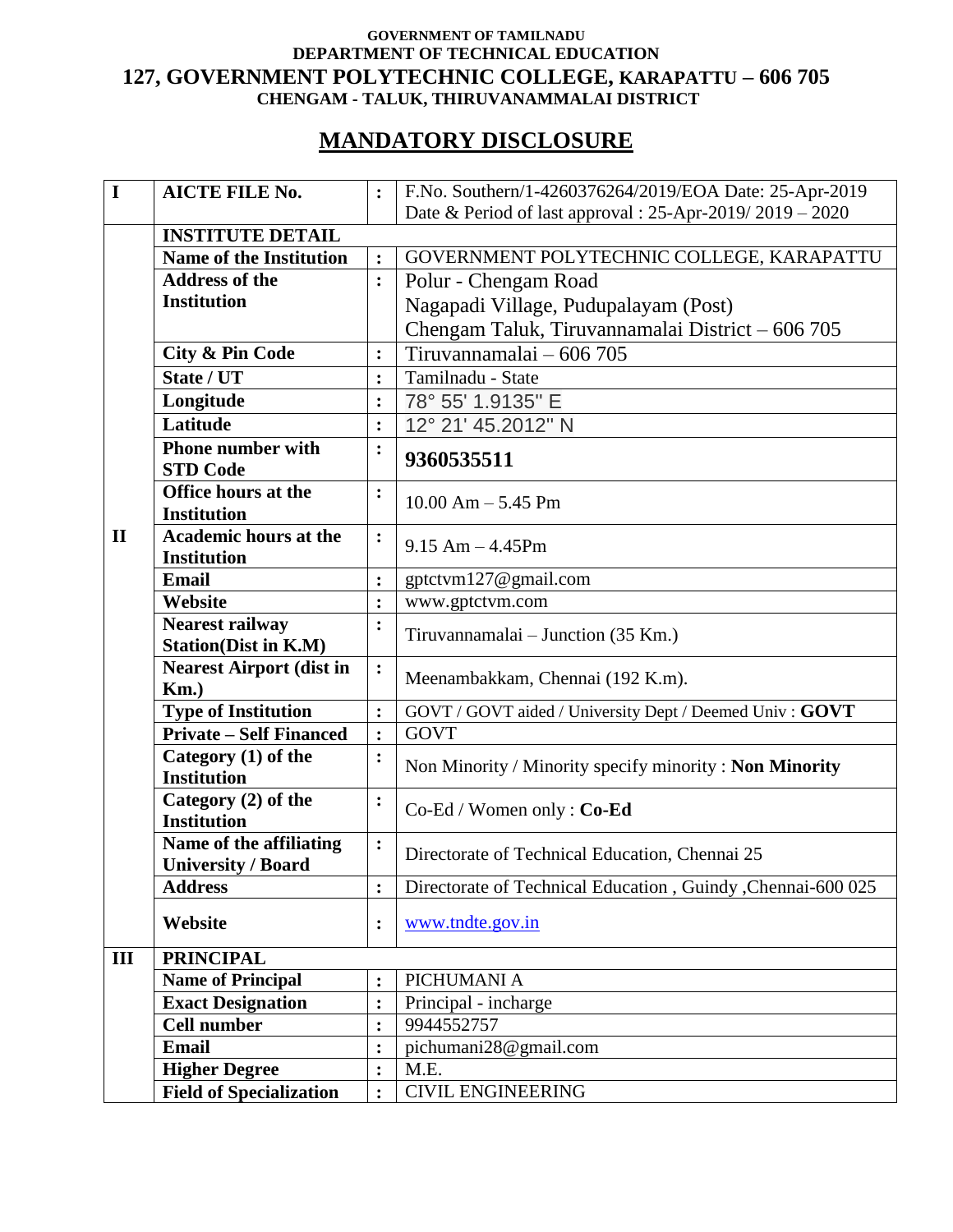|    | <b>GOVERNANCE</b>                                                                                                                                                                                                              |                                                                                   |                                                                                            |  |  |
|----|--------------------------------------------------------------------------------------------------------------------------------------------------------------------------------------------------------------------------------|-----------------------------------------------------------------------------------|--------------------------------------------------------------------------------------------|--|--|
|    |                                                                                                                                                                                                                                | $\triangleright$ Members of the Board and their brief background : Not Applicable |                                                                                            |  |  |
|    | $\blacktriangleright$                                                                                                                                                                                                          | Members of Academic Advisory Committee : Not Applicable                           |                                                                                            |  |  |
|    | Frequency of Board Meetings and Academic Advisory Body : Not Applicable                                                                                                                                                        |                                                                                   |                                                                                            |  |  |
|    | > Organizational Chart: Please refer Annexure: A                                                                                                                                                                               |                                                                                   |                                                                                            |  |  |
|    | Nature and Extent of involvement of faculty and students in academic affairs /                                                                                                                                                 |                                                                                   |                                                                                            |  |  |
|    | improvements Faculty:                                                                                                                                                                                                          |                                                                                   |                                                                                            |  |  |
|    | $\triangleright$ Implementation of TNDOTE curriculum, Academic Planning, Internal &                                                                                                                                            |                                                                                   |                                                                                            |  |  |
|    | External academic monitoring.<br>$\triangleright$ Participation in TNDOTE curriculum development & implementation                                                                                                              |                                                                                   |                                                                                            |  |  |
|    |                                                                                                                                                                                                                                |                                                                                   |                                                                                            |  |  |
|    |                                                                                                                                                                                                                                | activities time to time.                                                          |                                                                                            |  |  |
|    | Participation in summative $\&$ end of term evaluation of student within $\&$                                                                                                                                                  |                                                                                   |                                                                                            |  |  |
|    |                                                                                                                                                                                                                                | out of institute TNDOTE examination.                                              |                                                                                            |  |  |
|    | $\triangleright$ Guiding students in project work.<br>$\triangleright$ Guiding students for extracurricular activities.                                                                                                        |                                                                                   |                                                                                            |  |  |
|    |                                                                                                                                                                                                                                |                                                                                   | $\triangleright$ Organizing personality development programs, industry/site visits, expert |  |  |
|    |                                                                                                                                                                                                                                | lecture etc.                                                                      |                                                                                            |  |  |
|    | <b>Students:</b>                                                                                                                                                                                                               |                                                                                   |                                                                                            |  |  |
|    |                                                                                                                                                                                                                                |                                                                                   | Besides the regular learning activities students are involved in following academic        |  |  |
|    |                                                                                                                                                                                                                                | related extracurricular activities to foster the academic outputs.                |                                                                                            |  |  |
|    |                                                                                                                                                                                                                                |                                                                                   |                                                                                            |  |  |
|    |                                                                                                                                                                                                                                | $\triangleright$ Participation in paper presentation competitions, Quizzes.       |                                                                                            |  |  |
|    |                                                                                                                                                                                                                                | $\triangleright$ Participation in Inter-polytechnic sports competitions.          |                                                                                            |  |  |
|    | $\triangleright$ Delivering seminars & preparing reports of visits.<br>Mechanism/Norms & Procedure for democratic/ good governance:<br>$\triangleright$ Regular conduct of faculty meetings at institute & departmental level, |                                                                                   |                                                                                            |  |  |
|    |                                                                                                                                                                                                                                |                                                                                   |                                                                                            |  |  |
|    |                                                                                                                                                                                                                                |                                                                                   |                                                                                            |  |  |
|    |                                                                                                                                                                                                                                |                                                                                   |                                                                                            |  |  |
|    |                                                                                                                                                                                                                                |                                                                                   |                                                                                            |  |  |
|    | dissemination of new knowledge acquired through trainings by faculty is                                                                                                                                                        |                                                                                   |                                                                                            |  |  |
|    | achieved though dissemination seminars.                                                                                                                                                                                        |                                                                                   |                                                                                            |  |  |
|    | <b>Students Feedback on Institutional Governance/ Faculty Performance:</b>                                                                                                                                                     |                                                                                   |                                                                                            |  |  |
|    |                                                                                                                                                                                                                                | Class counselor for every classes                                                 |                                                                                            |  |  |
|    |                                                                                                                                                                                                                                | $\triangleright$ Counseling meetings                                              |                                                                                            |  |  |
|    |                                                                                                                                                                                                                                | > Parents' meets                                                                  |                                                                                            |  |  |
| IV |                                                                                                                                                                                                                                | Grievance readdressed mechanism for faculty, staff and students:                  |                                                                                            |  |  |
|    |                                                                                                                                                                                                                                | $\triangleright$ Class counselor for every class                                  |                                                                                            |  |  |
|    |                                                                                                                                                                                                                                | $\triangleright$ Counseling meetings                                              |                                                                                            |  |  |
|    |                                                                                                                                                                                                                                | $\triangleright$ Staff meetings                                                   |                                                                                            |  |  |
| V  | <b>PROGRAMMES</b>                                                                                                                                                                                                              |                                                                                   |                                                                                            |  |  |
|    |                                                                                                                                                                                                                                | Name of Programme approved by AICTE:                                              |                                                                                            |  |  |
|    | Civil Engineering                                                                                                                                                                                                              |                                                                                   | 60                                                                                         |  |  |
|    | <b>Mechanical Engineering</b>                                                                                                                                                                                                  |                                                                                   | 60                                                                                         |  |  |
|    |                                                                                                                                                                                                                                | Electrical & Electronics Engineering                                              | 60                                                                                         |  |  |
|    |                                                                                                                                                                                                                                | Electronics & Communication Engineering                                           | 60                                                                                         |  |  |
|    | <b>Computer Engineering</b>                                                                                                                                                                                                    |                                                                                   | 60                                                                                         |  |  |
|    |                                                                                                                                                                                                                                |                                                                                   |                                                                                            |  |  |
|    |                                                                                                                                                                                                                                |                                                                                   |                                                                                            |  |  |
|    |                                                                                                                                                                                                                                |                                                                                   |                                                                                            |  |  |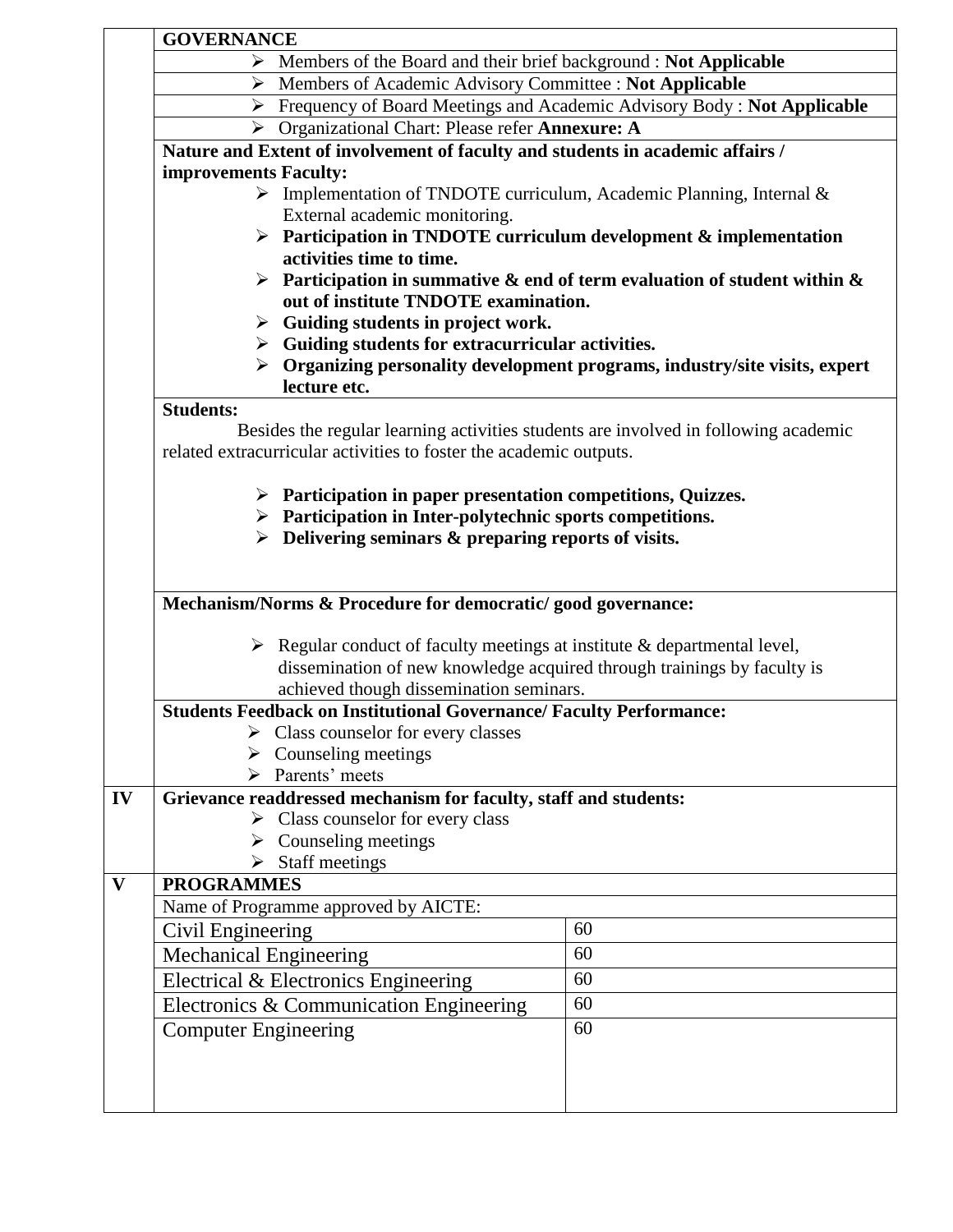| VI          | FEE : Fees will be collected from the candidates as detailed below: |                                                   |                    |              |                                         |                 |  |  |
|-------------|---------------------------------------------------------------------|---------------------------------------------------|--------------------|--------------|-----------------------------------------|-----------------|--|--|
|             | <b>Admission Fees</b>                                               |                                                   |                    | $Rs.2/-$     |                                         |                 |  |  |
|             | <b>Development Fees</b>                                             |                                                   |                    | Rs.1000/-    |                                         |                 |  |  |
|             | <b>Special Fees</b>                                                 |                                                   |                    | Rs.1000/-    |                                         |                 |  |  |
|             | Flag Day                                                            |                                                   |                    | $Rs.5/-$     |                                         |                 |  |  |
|             |                                                                     | <b>Caution Deposit</b>                            |                    | $Rs.50/-$    |                                         |                 |  |  |
|             |                                                                     | Genuineness Verification of Mark sheet (SSLC)     |                    |              | Rs.50/- (@ Additional Each Rs. $50/-$ ) |                 |  |  |
|             |                                                                     | Genuineness Verification of Mark sheet (ITI)      |                    | Rs. 200/-    |                                         |                 |  |  |
|             |                                                                     | <b>DOTE</b> Verification                          |                    | $Rs.15/-$    |                                         |                 |  |  |
|             |                                                                     | <b>Indian RED Cross</b>                           |                    | $Rs.20/-$    |                                         |                 |  |  |
|             | <b>NSS</b>                                                          |                                                   |                    |              | $Rs.10/-$                               |                 |  |  |
|             |                                                                     | Group Insurance                                   |                    | Rs. 200/-    |                                         |                 |  |  |
| <b>VII</b>  |                                                                     | <b>ACADEMIC SESSIONS</b>                          |                    |              |                                         |                 |  |  |
|             |                                                                     | Examination system, Year /Sem                     |                    |              | TWO SEMESTER / YEAR                     |                 |  |  |
|             |                                                                     | Period of Exam                                    |                    |              | <b>APRIL AND OCTOBER</b>                |                 |  |  |
|             |                                                                     | Period of declaration of Results                  |                    |              | <b>JUNE AND DECEMBER</b>                |                 |  |  |
| <b>VIII</b> |                                                                     | FACULTY, OFFICE STAFF AND TECHNICAL STAFF PROFILE |                    |              |                                         |                 |  |  |
|             | S.No                                                                | <b>Name</b>                                       | <b>Designation</b> | Dept         | Qualification                           | <b>Status</b>   |  |  |
|             | 1.                                                                  | Mr. A. PICHUMANI                                  | HOD (i/c)          | <b>CIVIL</b> | M.E.                                    | <b>REGULAR</b>  |  |  |
|             | 2.                                                                  | Mr. M. RAMESHKUMAR                                | <b>LECTURER</b>    | <b>CIVIL</b> | B.E                                     | <b>CONTRACT</b> |  |  |
|             | 3.                                                                  | Mr. K. REKHA                                      | <b>LECTURER</b>    | <b>CIVIL</b> | B.E                                     | <b>CONTRACT</b> |  |  |
|             | 4.                                                                  | Mr. M. SIVASANKAR                                 | <b>LECTURER</b>    | <b>CIVIL</b> | B.E                                     | <b>CONTRACT</b> |  |  |
|             | 5.                                                                  | Mr. K. YUVARAJ                                    | <b>LECTURER</b>    | <b>CIVIL</b> | B.E                                     | <b>CONTRACT</b> |  |  |
|             | 6.                                                                  | Mrs. K. ALAMELU                                   | HOD (i/c)          | <b>MECH</b>  | M.E                                     | <b>REGULAR</b>  |  |  |
|             | 7.                                                                  | Mr. K. BALASUBRAMANIYAN                           | <b>LECTURER</b>    | <b>MECH</b>  | M.E                                     | (AB from AU)    |  |  |
|             | 8.                                                                  | Mr. D. VENKATESAPERUMAL                           | <b>LECTURER</b>    | <b>MECH</b>  | M.E                                     | <b>CONTRACT</b> |  |  |
|             | 9.                                                                  | Mr. T. BALARAMAN                                  | <b>LECTURER</b>    | <b>MECH</b>  | B.E                                     | <b>CONTRACT</b> |  |  |
|             | 10.<br>11                                                           | Mr. D. PREMNATH                                   | <b>LECTURER</b>    | <b>MECH</b>  | B.E                                     | <b>CONTRACT</b> |  |  |
|             |                                                                     | Mr. S. MANIKANDAN                                 | <b>LECTURER</b>    | <b>MECH</b>  | B.E                                     | <b>CONTRACT</b> |  |  |
|             | $\overline{12}$ .                                                   | Mr. M. SARAVANAMUTHU                              | <b>LECTURER</b>    | MECH         | B.E                                     | <b>CONTRACT</b> |  |  |
|             | 13.                                                                 | Mr. K. KARTHIKEYAN                                | HOD (i/c)          | EEE          | M.E.                                    | (AB from AU)    |  |  |
|             | 14.                                                                 | Mr. R. UDAYA KUMAR                                | <b>LECTURER</b>    | EEE          | B.E                                     | <b>CONTRACT</b> |  |  |
|             | 15.                                                                 | Mr. V. RAVINDRAN                                  | <b>LECTURER</b>    | EEE          | B.E                                     | <b>CONTRACT</b> |  |  |
|             | 16.                                                                 | Mr. K. SATHEESH                                   | LECTURER           | EEE          | B.E                                     | <b>CONTRACT</b> |  |  |
|             | 17                                                                  | Mr. M. RAJEEVGANDHI                               | <b>LECTURER</b>    | EEE          | B.E                                     | <b>CONTRACT</b> |  |  |
|             | 18.                                                                 | Mr. N. SARANYA                                    | <b>LECTURER</b>    | EEE          | B.E                                     | <b>CONTRACT</b> |  |  |
|             | 19.                                                                 | Mr. M. KARTHIKEYAN                                | <b>LECTURER</b>    | ECE          | M.E                                     | <b>CONTRACT</b> |  |  |
|             | 20.                                                                 | Mr. S. SUGUMAR                                    | <b>LECTURER</b>    | ECE          | M.E                                     | <b>CONTRACT</b> |  |  |
|             | 21.                                                                 | Ms. V. SANDHIYA                                   | <b>LECTURER</b>    | ECE          | M.E                                     | <b>CONTRACT</b> |  |  |
|             | 22                                                                  | Ms. A. BANUPRIYA                                  | <b>LECTURER</b>    | ECE          | M.E                                     | <b>CONTRACT</b> |  |  |
|             | 23.                                                                 | Mr. K. RAMESH                                     | <b>LECTURER</b>    | ECE          | M.E                                     | (AB from AU)    |  |  |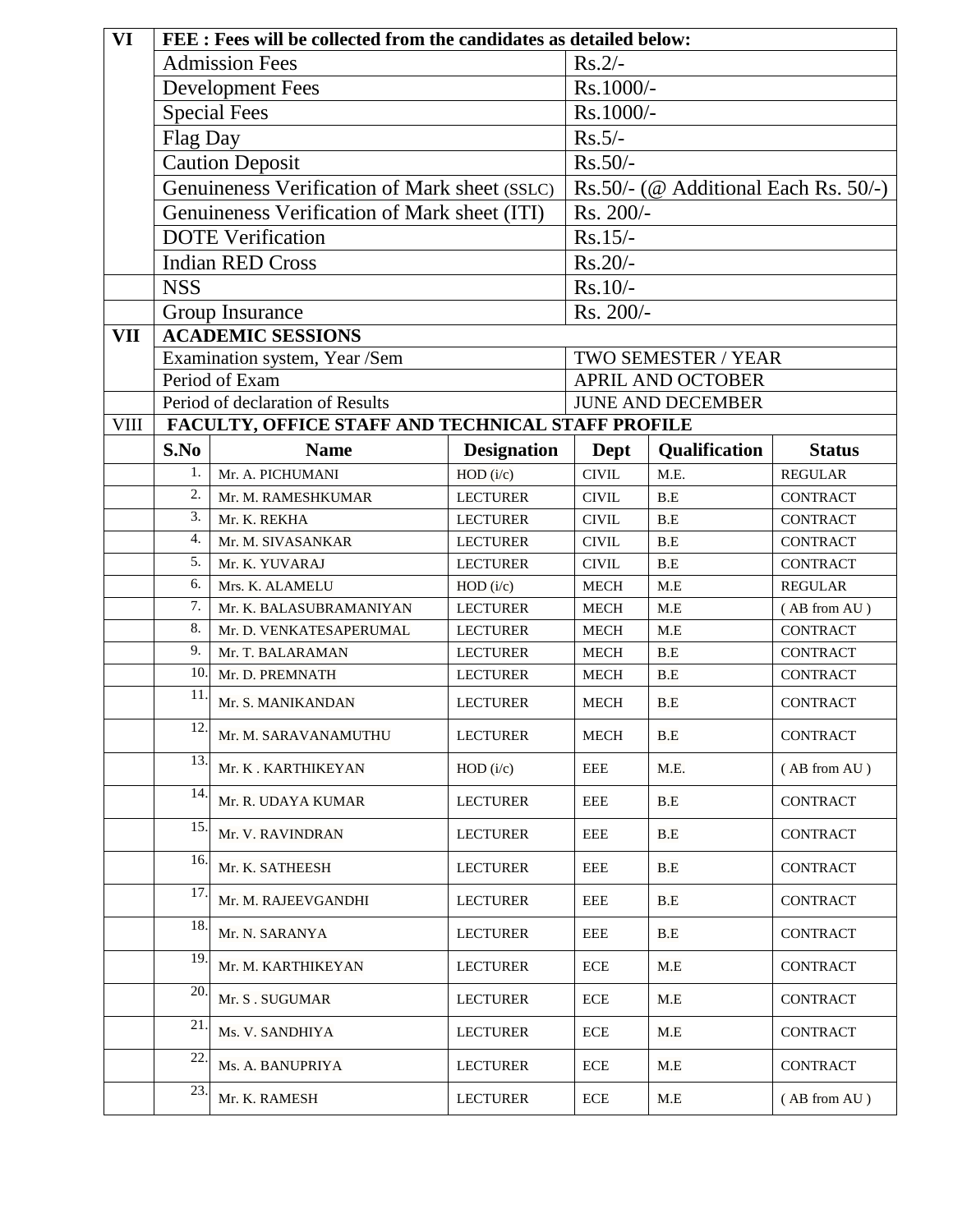| 24. | Mr. K. ARUNKUMAR        | <b>LECTURER</b>                    | <b>COMP</b>                  | B.E                                  | <b>CONTRACT</b> |
|-----|-------------------------|------------------------------------|------------------------------|--------------------------------------|-----------------|
| 25. | Ms. R. PUNITHA          | <b>LECTURER</b>                    | <b>COMP</b>                  | B.E                                  | <b>CONTRACT</b> |
| 26. | Ms. ASWINI              | <b>LECTURER</b>                    | <b>COMP</b>                  | B.E                                  | <b>CONTRACT</b> |
| 27  | Mr. S. MANIKKAM         | <b>LECTURER</b>                    | <b>COMP</b>                  | B.E                                  | <b>CONTRACT</b> |
| 28. | Ms.S.KAVITHA, English   | <b>ENGLISH</b>                     | <b>BASIC</b><br><b>ENGG</b>  | M.A,M.Phil,B.Ed                      | <b>REGULAR</b>  |
| 29. | MR. RAMU                | HOD (i/c)                          | <b>BASIC</b><br>${\rm ENGG}$ | M.A,B.Ed                             | <b>REGULAR</b>  |
| 30. | Mr.R.SURESH             | LECTURER/<br><b>CHEMISTRY</b>      | <b>BASIC</b><br>${\rm ENGG}$ | M.Sc, MPhil,<br><b>B.Ed.</b> ,       | <b>REGULAR</b>  |
| 31. | Mr.M.ADHIKESAVAN        | LECTURER/<br><b>PHYSICS</b>        | <b>BASIC</b><br>${\rm ENGG}$ | M.Sc, M.Phil,<br>B.Ed, MISTE         | REGULAR         |
| 32. | Mr. M. SIRAJ BASHA      | LECTURER/<br><b>ENGLISH</b>        | <b>BASIC</b><br><b>ENGG</b>  | M.A, B.Ed                            | <b>CONTRACT</b> |
| 33. | Mr. K. JEGADESHWARAN    | LECTURER/<br><b>MATHS</b>          | <b>BASIC</b><br>${\rm ENGG}$ | M.Sc. M.Ed.                          | <b>CONTRACT</b> |
| 34. | Mr. BALASARAVANAN       | LECTURER/<br><b>MATHS</b>          | <b>BASIC</b><br>${\rm ENGG}$ | M.Sc, B.Ed                           | <b>CONTRACT</b> |
| 35. | Mr. K. JAYALAKSHMI      | LECTURER/<br><b>PHYSICS</b>        | <b>BASIC</b><br><b>ENGG</b>  | M.Phill                              | <b>CONTRACT</b> |
| 36. | Mr. P. SURATHASELVAN    | LECTURER/<br><b>CHEMISTRY</b>      | <b>BASIC</b><br><b>ENGG</b>  | M.Sc, M.Ed                           | <b>CONTRACT</b> |
| 37. | Dr. S. VIJAY            | <b>PHYSICAL</b><br><b>DIRECTOR</b> | P.E.D                        | B.P.E.S, B.P.E.d,<br>M.P.Ed, M.Phil, | (AB from AU)    |
| 38. | Mr. T.KARTHIKEYAN       | WORKSHOP-<br><b>INSTRUCTOR</b>     | <b>MECH</b>                  | B.E.CTI                              | <b>REGULAR</b>  |
| 39. | Mr. PODHUNITHI          | <b>FOREMAN</b>                     | <b>MECH</b>                  | ITI                                  | <b>REGULAR</b>  |
| 40. | Mr. C. MOHAN            | <b>SKILLED-ASS</b>                 | <b>BASIC</b><br><b>ENGG</b>  |                                      | <b>REGULAR</b>  |
| 41  | Mr.K.VIJAYAN            | <b>SKILLED-ASS</b>                 | <b>MECH</b>                  | ITI                                  | <b>REGULAR</b>  |
| 42. | Mr. P.VADIVEL           | <b>SKILLED-ASS</b>                 | <b>MECH</b>                  | ITI                                  | <b>REGULAR</b>  |
| 43. | Mr. M.DEVANATHAN        | <b>SKILLED-ASS</b>                 | <b>MECH</b>                  | D.M.E                                | <b>REGULAR</b>  |
| 44. | Mr. M.SANKAR            | <b>SKILLED-ASS</b>                 | EEE                          | ITI                                  | REGULAR         |
| 45. | Mr. S. RAJA             | <b>SKILLED-ASS</b>                 | <b>CSE</b>                   | D.M.E., B.E                          | REGULAR         |
| 46. | Mr. R. MUNIKKANNU       | <b>SKILLED-ASS</b>                 | <b>CIVIL</b>                 | ITI                                  | REGULAR         |
| 47. | Mr. A ANANDAN           | <b>SKILLED-ASS</b>                 | <b>BASIC</b><br><b>ENGG</b>  | ITI                                  | <b>REGULAR</b>  |
| 48. | Mrs. M. SENTHAMIZHSELVI | <b>SKILLED-ASS</b>                 | <b>MECH</b>                  | ITI                                  | <b>REGULAR</b>  |
| 49. | Mr.M.SAKTHIVEL          | <b>SKILLED-ASS</b>                 | <b>MECH</b>                  | B.A                                  | <b>REGULAR</b>  |
| 50. | Mr. M. NAGARAJAN        | <b>SKILLED-ASS</b>                 | ECE                          | ITI                                  | REGULAR         |
| 51. | Mr. K. DAVANATHAN       | <b>SKILLED-ASS</b>                 | EEE                          | ITI                                  | (AB from AU)    |
| 52. | Mr. T.SUBRAMANIAN       | SKILLED- ASS                       | EEE                          | ITI                                  | (AB from AU)    |
| 53. | Mr. K. SINIVASAN        | <b>SKILLED-ASS</b>                 | <b>BASIC</b><br><b>ENGG</b>  | ITI                                  | (AB from AU)    |
| 54. | Mr. BASKAR              | <b>SKILLED-ASS</b>                 | <b>MECH</b>                  | ITI                                  | (AB from AU)    |
|     |                         |                                    |                              |                                      |                 |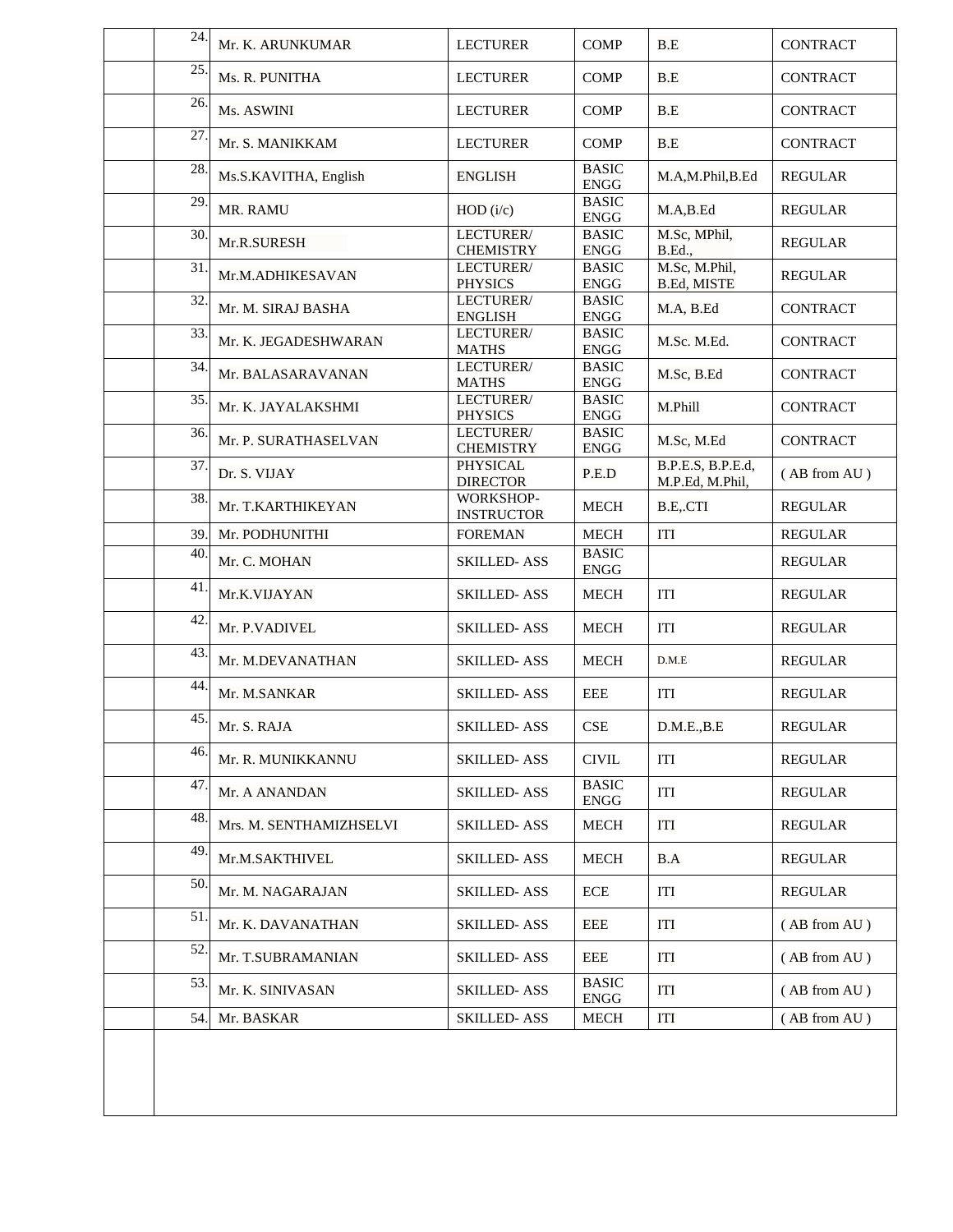| <b>OFFICE STAFF</b>                            |                          |  |  |
|------------------------------------------------|--------------------------|--|--|
| MR. S.THANDAVAMURTHY                           | PA to PRINCIPAL          |  |  |
| MR. P.VADIVAZHAGAN, M.A.,                      | <b>BURSAR</b>            |  |  |
| MR. D. KUMAR                                   | OFFICE SUPERINDENDENT    |  |  |
| MR. V. YUVARAJ                                 | OFFICE SUPERINDENDENT    |  |  |
| MRS. T. RAJALAKSHMI, B.Sc.B.ed                 | <b>ASSISTANT</b>         |  |  |
| MRS. J. JAYALAKSHMI, B.Sc, B.ed                | <b>ASSISTANT</b>         |  |  |
| 1. MRS. M. SURYA, B.Sc.,                       | <b>ASSISTANT</b>         |  |  |
| 2. MRS. R. SITHEEKAH BEGAM, B.Sc.,             | <b>ASSISTANT</b>         |  |  |
| 1. MR.S.SATHISH, M.Com., - (AB FROM AU)        |                          |  |  |
| 2. MR.Y.MAHABUB ALIKHAN, B.Com, - (AB FROM AU) | <b>JUNIOR ASSISTANT</b>  |  |  |
| 3.MR. K.HONESTRAJ                              | <b>JUNIOR ASSISTANT</b>  |  |  |
| 1.MR. A. VINOTHKUMAR                           | <b>TYPIST</b>            |  |  |
| 1. MR. N.GOVINDARAJAN, BCA - (AB FROM AU)      | <b>RECORD CLERK</b>      |  |  |
| 1. MR. S.SIVAKUMAR, M.A., - (AB FROM AU)       |                          |  |  |
| 2. MR.S.KAMALAHASAN, B.Sc., - (AB FROM AU)     | <b>OFFICE ASSISTANT</b>  |  |  |
| 1. MR. R. RAJAGOPAL (AB FROM AU)               |                          |  |  |
| 2. MR. A. ANANDHAN (AB FROM AU)                | <b>WATCHMAN</b>          |  |  |
| 3. MR. G. MURUGAN (AB FROM AU)                 |                          |  |  |
| 1. MR. S. KARUNAKARAN (AB FROM AU)             | <b>GARDENER</b>          |  |  |
| <b>PART - TIME STAFF</b>                       |                          |  |  |
| MR. A.GNANAVEL                                 | <b>LIBRARIAN</b>         |  |  |
| MR. R. SELVAKUMAR B.E                          | <b>COMPUTER OPERATOR</b> |  |  |
| 1. MR. K.MANIKAM                               |                          |  |  |
| 2. A.CHINNAPAPPA                               | <b>SWEEPER</b>           |  |  |
| 3. V. MAHALAKSHMI                              |                          |  |  |
| 1. R. KUMARI                                   |                          |  |  |
| 2. S.BANU                                      | <b>SCAVENGER</b>         |  |  |